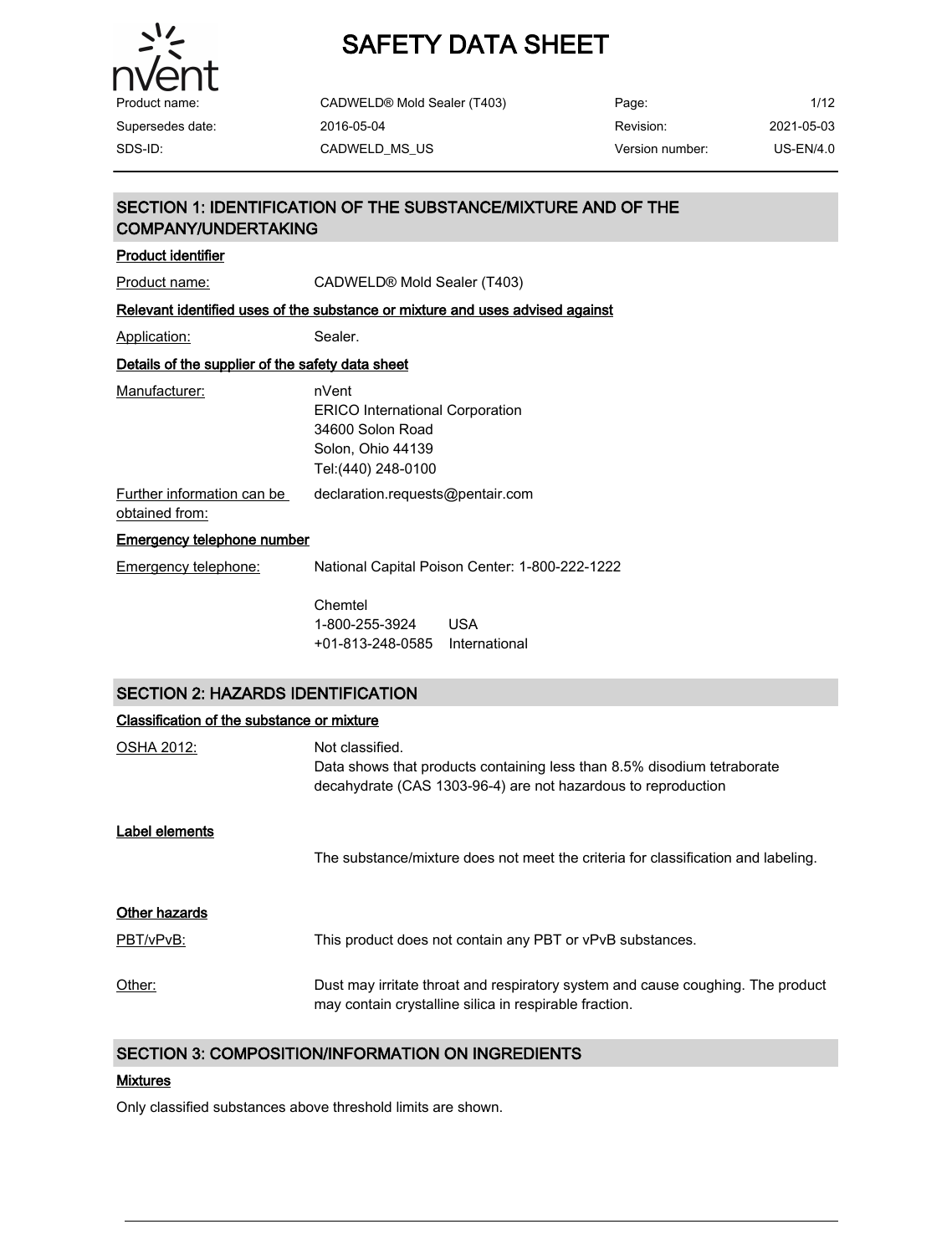| Product name:    | CADWELD® Mold Sealer (T403) | Page:           | 2/12        |
|------------------|-----------------------------|-----------------|-------------|
| Supersedes date: | 2016-05-04                  | Revision:       | 2021-05-03  |
| SDS-ID:          | CADWELD MS US               | Version number: | $US-EN/4.0$ |

OSHA 2012:

| $\frac{9}{6}$ : | CAS-No.:  | $EC$ No.: | REACH Reg.<br><u>No:</u> | Chemical name:                                        | Hazard<br>classification:                 | Notes: |
|-----------------|-----------|-----------|--------------------------|-------------------------------------------------------|-------------------------------------------|--------|
| $10 - 20$       | 1332-58-7 | 310-194-1 | $\overline{\phantom{a}}$ | Kaolin                                                |                                           | #      |
| $1 - 8.5$       | 1303-96-4 |           | $\overline{\phantom{0}}$ | Disodium tetraborate Decahydrate                      | Category 1B<br>reproductive<br>toxicantFD | SCL    |
| Notes:          |           |           |                          | #: The substance has been assigned an exposure limit. |                                           |        |

References: The full text for all hazard statements is displayed in section 16.

|  |  | <b>SECTION 4: FIRST AID MEASURES</b> |
|--|--|--------------------------------------|
|--|--|--------------------------------------|

| Description of first aid measures |                                                                                                                                                                                                             |  |  |
|-----------------------------------|-------------------------------------------------------------------------------------------------------------------------------------------------------------------------------------------------------------|--|--|
| Inhalation:                       | Dust inhalation: Move into fresh air and keep at rest. Get medical attention if any<br>discomfort continues.                                                                                                |  |  |
| Skin contact:                     | Remove contaminated clothing immediately and wash skin with soap and water.<br>Then apply a fatty cream.                                                                                                    |  |  |
| Eye contact:                      | Immediately flush with plenty of water for at least 15 minutes. Remove any<br>contact lenses and open eyelids widely. If irritation persists: Seek medical<br>attention and bring along these instructions. |  |  |
| Ingestion:                        | Immediately rinse mouth and drink 1-2 glasses of water. Keep person under<br>observation. If uncomfortable: Transportation to hospital. Bring along these<br>instructions.                                  |  |  |

Most important symptoms and effects, both acute and delayed

Symptoms/effects: See section 11 for more detailed information on health effects and symptoms.

#### Indication of any immediate medical attention and special treatment needed

Medical attention/treatments: Treat symptomatically.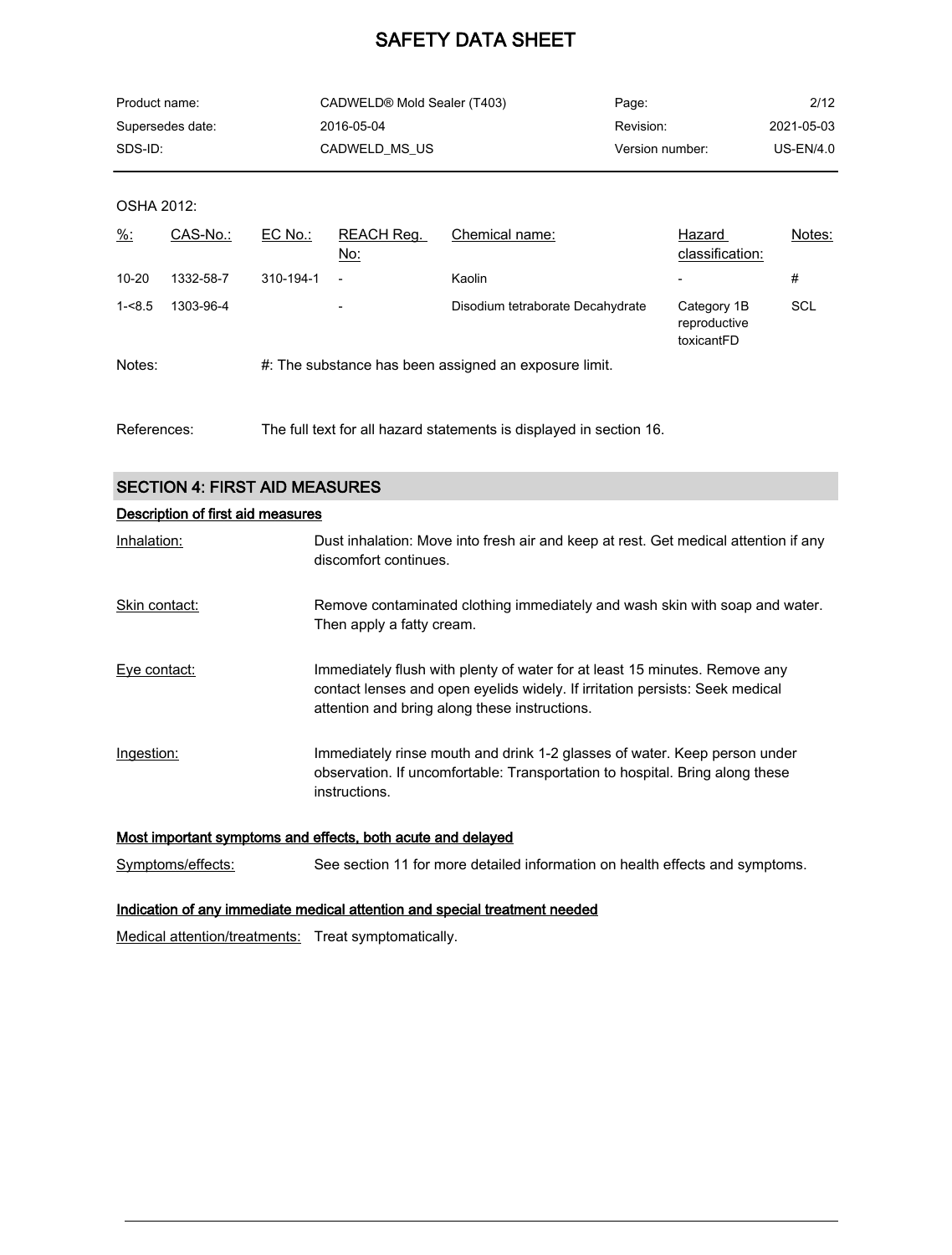| Product name:    | CADWELD® Mold Sealer (T403) | Page:           | 3/12       |
|------------------|-----------------------------|-----------------|------------|
| Supersedes date: | 2016-05-04                  | Revision:       | 2021-05-03 |
| SDS-ID:          | CADWELD MS US               | Version number: | US-EN/4.0  |

### SECTION 5: FIREFIGHTING MEASURES

#### Extinguishing media

Extinguishing media: Use fire-extinguishing media appropriate for surrounding materials.

#### Special hazards arising from the substance or mixture

| Specific hazards: | No specific precautions.                  |  |
|-------------------|-------------------------------------------|--|
|                   | Ignition temperature: $>1650$ °F (900 °C) |  |

#### Advice for firefighters

<u>Protective equipment for fire-</u> Selection of respiratory protection for fire fighting: follow the general fire fighters: precautions indicated in the workplace.

### SECTION 6: ACCIDENTAL RELEASE MEASURES

### Personal precautions, protective equipment and emergency procedures

Personal precautions: Avoid generation and spreading of dust. Avoid inhalation of dust.

#### Environmental precautions

**Environmental** No special precautions.

precautions:

### Methods and material for containment and cleaning up

Spill Cleanup Methods: Collect spillage with shovel, broom or the like.

#### Reference to other sections

References: For personal protection, see section 8. For waste disposal, see section 13.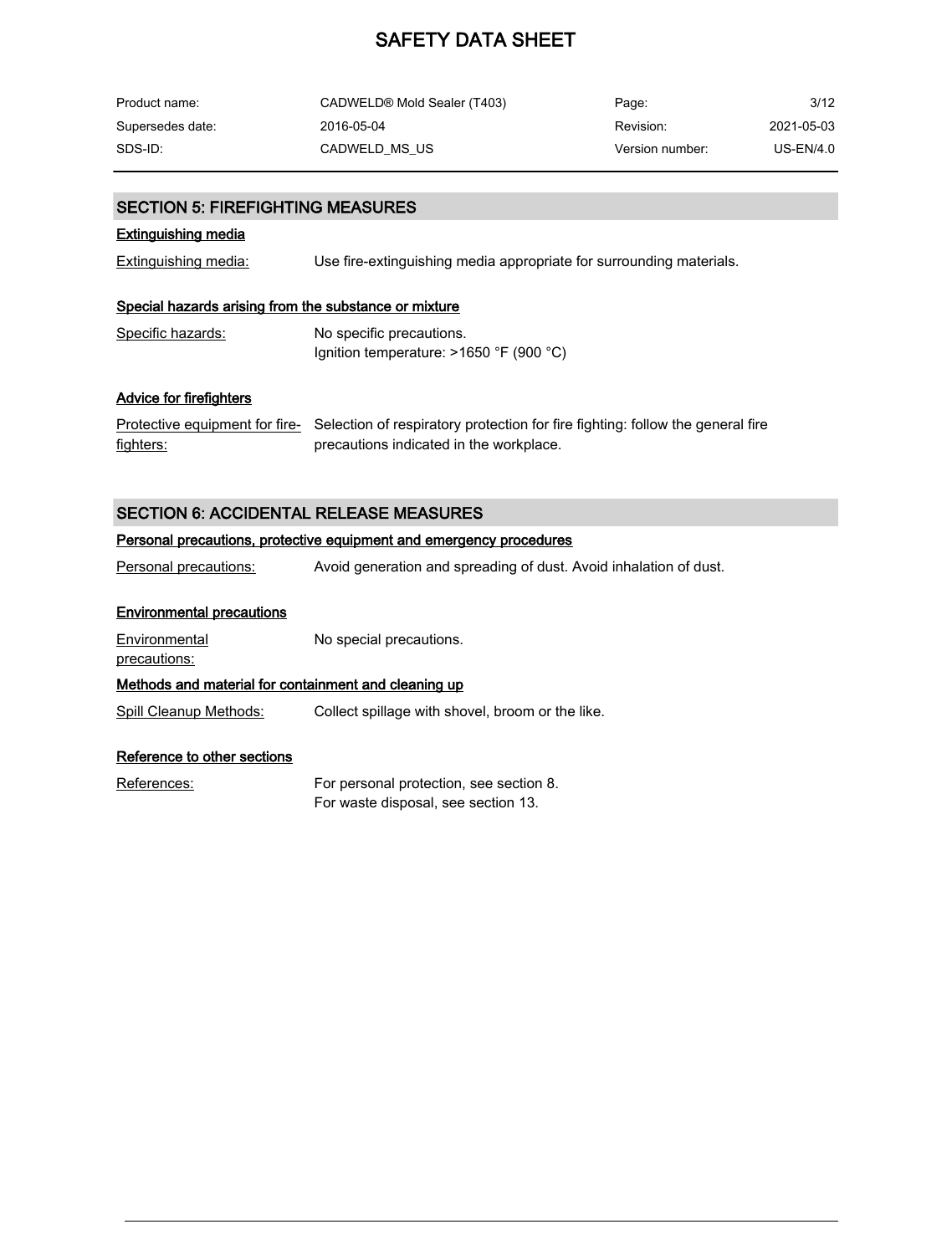| Product name:    | CADWELD® Mold Sealer (T403) | Page:           | 4/12       |
|------------------|-----------------------------|-----------------|------------|
| Supersedes date: | 2016-05-04                  | Revision:       | 2021-05-03 |
| SDS-ID:          | CADWELD MS US               | Version number: | US-EN/4.0  |

### SECTION 7: HANDLING AND STORAGE

### Precautions for safe handling

| Safe handling advice:                                           | Avoid inhalation of dust and contact with skin and eyes. Change contaminated<br>clothing.                                                                                                                          |
|-----------------------------------------------------------------|--------------------------------------------------------------------------------------------------------------------------------------------------------------------------------------------------------------------|
| Technical measures:                                             | All product instructions should be followed to ensure proper welding and safety.<br>For additional information, see American National Standard, Safety In Welding<br>And Cutting, and Z49.1. Avoid spreading dust. |
| Conditions for safe storage, including any incompatibilities    |                                                                                                                                                                                                                    |
| Technical measures for safe No special precautions.<br>storage: |                                                                                                                                                                                                                    |
| Storage conditions:                                             | Store in tightly closed original container in a dry and cool place. Protect from<br>moisture.                                                                                                                      |

### Specific end use(s)

Specific use(s): Sealer.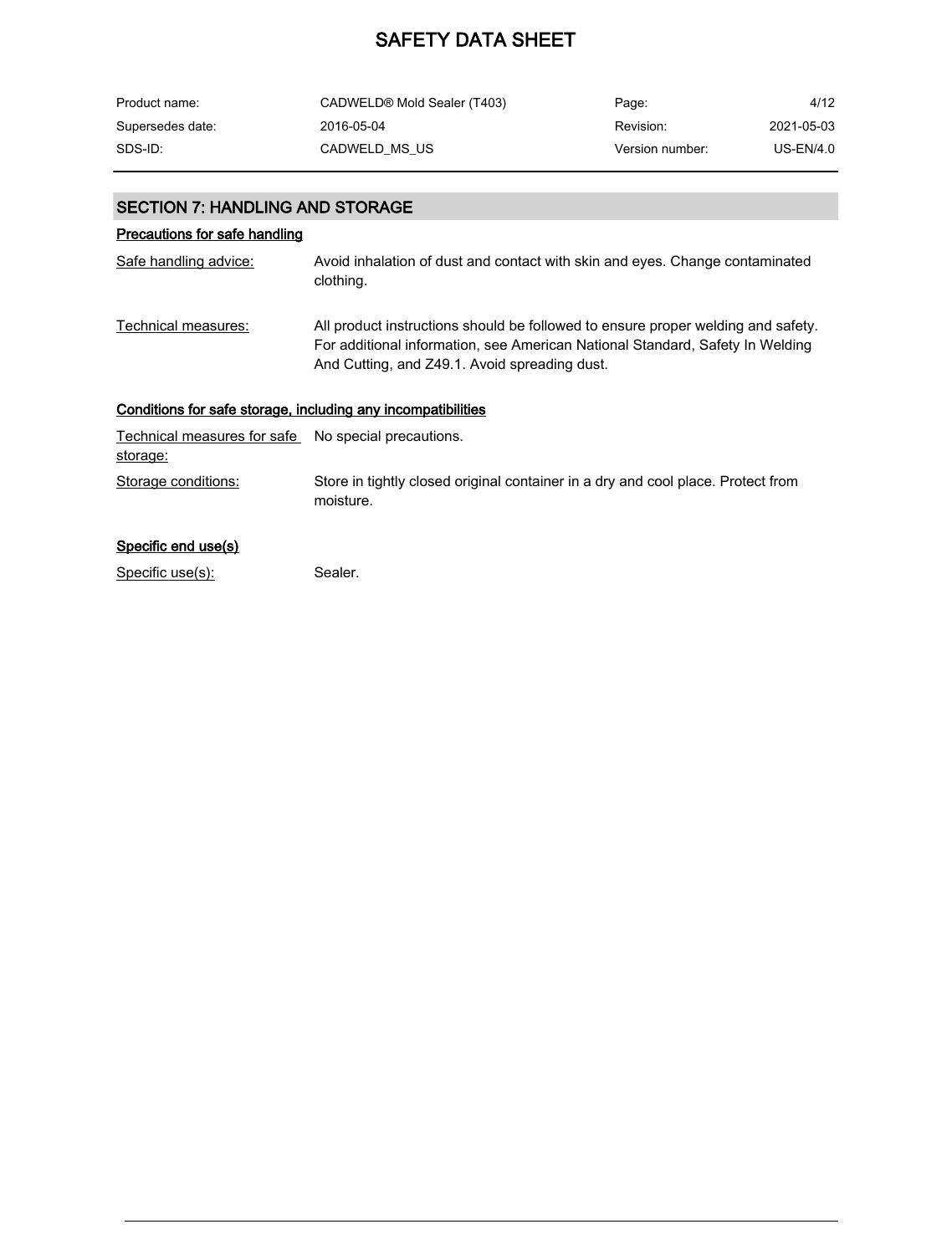| Product name:    | CADWELD® Mold Sealer (T403) | Page:           | 5/12        |
|------------------|-----------------------------|-----------------|-------------|
| Supersedes date: | 2016-05-04                  | Revision:       | 2021-05-03  |
| SDS-ID:          | CADWELD MS US               | Version number: | $US-EN/4.0$ |

### SECTION 8: EXPOSURE CONTROLS/PERSONAL PROTECTION

#### Control parameters

Occupational exposure limits:

| CAS-No.:                 | Chemical name:                                | <u>As:</u>               | <b>Exposure limits:</b>                                                                                                                                                                                       | Type:      | Notes: | References   |
|--------------------------|-----------------------------------------------|--------------------------|---------------------------------------------------------------------------------------------------------------------------------------------------------------------------------------------------------------|------------|--------|--------------|
| 1303-96-4                | Borates, tetra, sodium<br>salts (Decahydrate) |                          | $5$ mg/m $3$                                                                                                                                                                                                  | <b>TWA</b> |        | <b>NIOSH</b> |
| 1332-58-7                | Kaolin, total particulate                     | $\overline{\phantom{a}}$ | $10$ mg/m $3$                                                                                                                                                                                                 | <b>TWA</b> |        | <b>NIOSH</b> |
| 1332-58-7                | Kaolin, respirable fraction                   |                          | $5$ mg/m $3$                                                                                                                                                                                                  | <b>TWA</b> |        | <b>NIOSH</b> |
|                          | Kaolin, respirable fraction                   | $\sim$                   | 2 $mg/m3$                                                                                                                                                                                                     | <b>TWA</b> | A4     | <b>ACGIH</b> |
|                          | Kaolin, total dust                            |                          | $15 \text{ mg/m}$                                                                                                                                                                                             | <b>TWA</b> |        | <b>OSHA</b>  |
|                          | Kaolin, respirable fraction                   |                          | $5$ mg/m $3$                                                                                                                                                                                                  | <b>TWA</b> |        | <b>OSHA</b>  |
|                          |                                               | (amendments 2017).       | ACGIH: Threshold Limit Values 2020 (ACGIH).<br>NIOSH: NIOSH Pocket Guide to Chemical Hazards (September 2007).<br>OSHA: Occupational Safety and Health Standards, Air contaminants                            |            |        |              |
| <b>Exposure controls</b> |                                               |                          |                                                                                                                                                                                                               |            |        |              |
|                          | <b>Engineering measures:</b>                  |                          | Provide adequate ventilation. Observe Occupational Exposure Limits and<br>minimize the risk of inhalation of dust.                                                                                            |            |        |              |
| Personal protection:     |                                               |                          | Protective gloves and goggles are recommended. Personal protection<br>equipment should be chosen according to the ANSI standards and in<br>discussion with the supplier of the personal protective equipment. |            |        |              |
|                          | Respiratory equipment:                        |                          | No specific recommendation made, but respiratory protection must be used if<br>the general level exceeds the Recommended Occupational Exposure Limit.                                                         |            |        |              |
| Eye protection:          |                                               |                          | Safety glasses recommended.                                                                                                                                                                                   |            |        |              |
| Skin protection:         |                                               | No special precautions.  |                                                                                                                                                                                                               |            |        |              |
| Hygiene measures:        |                                               |                          | Wash hands after handling. Change contaminated clothing. Wash<br>contaminated clothing before reuse.                                                                                                          |            |        |              |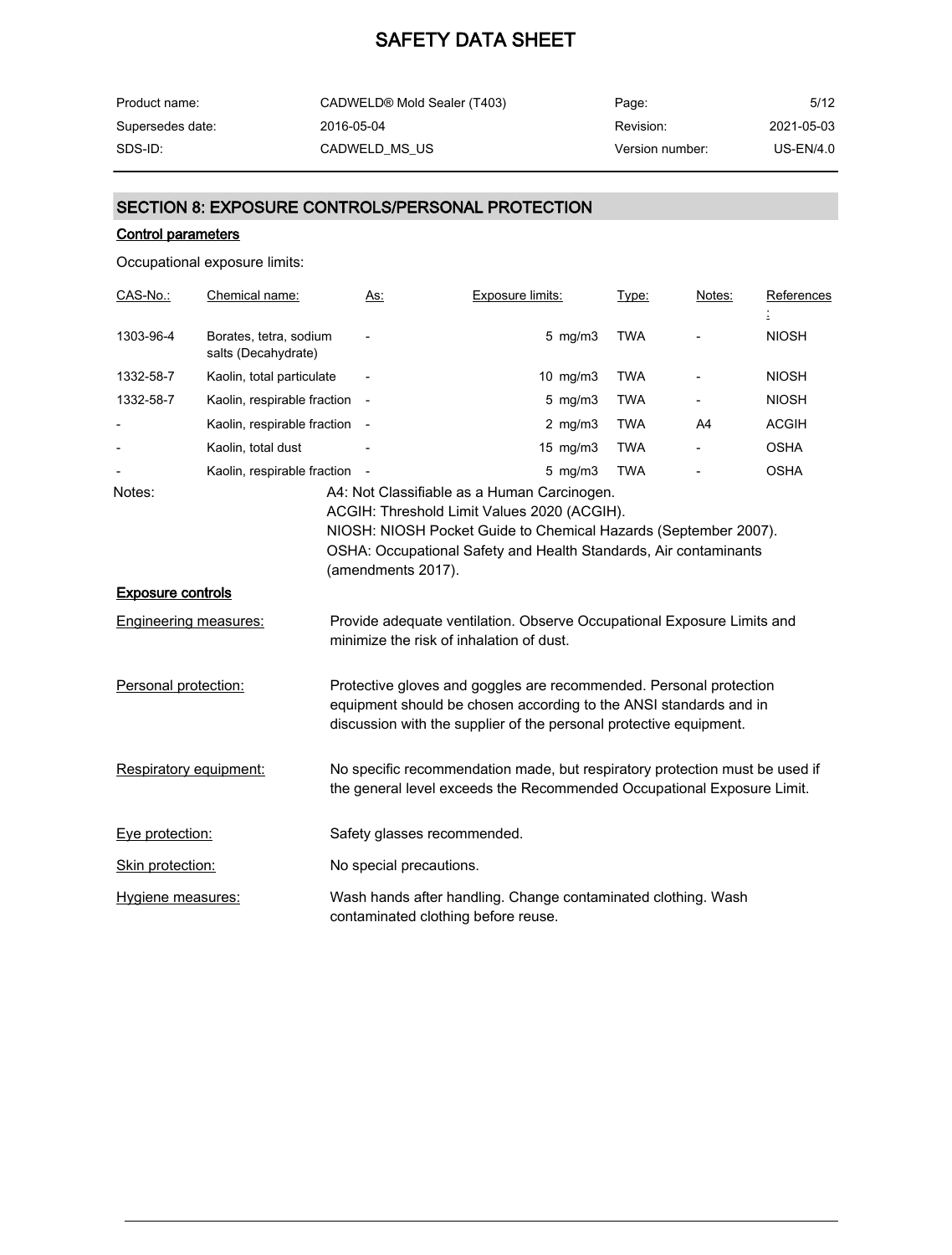| Product name:    | CADWELD® Mold Sealer (T403) | Page:           | 6/12        |
|------------------|-----------------------------|-----------------|-------------|
| Supersedes date: | 2016-05-04                  | Revision:       | 2021-05-03  |
| SDS-ID:          | CADWELD MS US               | Version number: | $US-EN/4.0$ |

### SECTION 9: PHYSICAL AND CHEMICAL PROPERTIES

### Information on basic physical and chemical properties

| Appearance:                                  | Solid.                          |
|----------------------------------------------|---------------------------------|
| Form:                                        | Dough-like                      |
| Odor:                                        | Dough-like                      |
| Odor threshold:                              | Not available.                  |
| pH:                                          | Not available.                  |
| Melting point / freezing point:              | Not available.                  |
| Boiling point:                               | Not available.                  |
| Flash point:                                 | Not available.                  |
| Evaporation rate:                            | Not available.                  |
| <b>Explosion limits:</b>                     | Not available.                  |
| Vapor pressure:                              | Not available.                  |
| Vapor density:                               | Not available.                  |
| Relative density:                            | Not available.                  |
| Solubility:                                  | Slightly soluble in water.      |
| Partition coefficient (n-<br>octanol/water): | Not available.                  |
| Auto-ignition<br>temperature (°F):           | Not available.                  |
| Decomposition<br>temperature (°F):           | Not available.                  |
| <u>Viscosity:</u>                            | Not available.                  |
| Oxidizing properties:                        | Not available.                  |
| <b>Other information</b>                     |                                 |
| Other data:                                  | Specific Gravity (Water=1): 2.0 |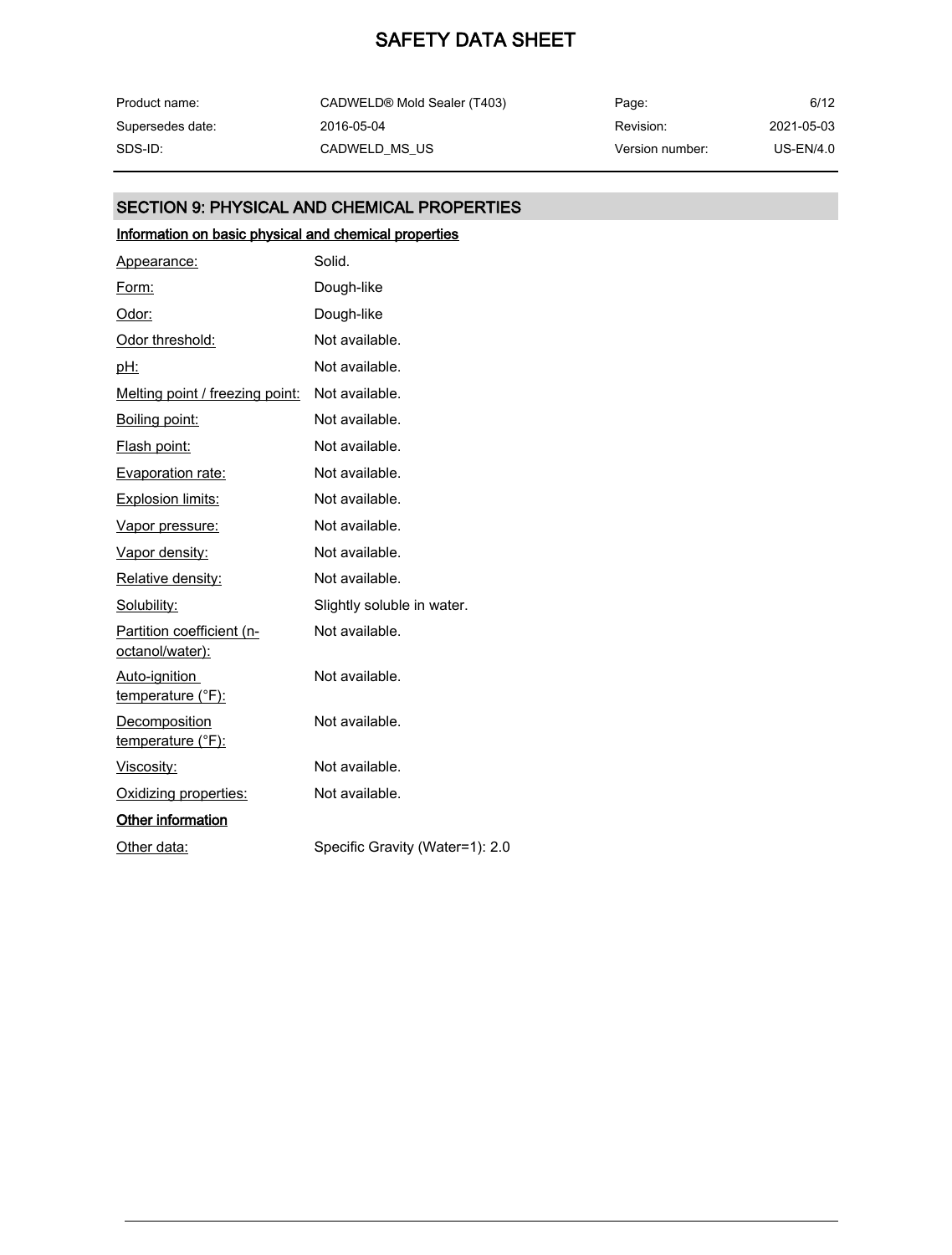| Product name:    | CADWELD® Mold Sealer (T403) | Page:           | 7/12        |
|------------------|-----------------------------|-----------------|-------------|
| Supersedes date: | 2016-05-04                  | Revision:       | 2021-05-03  |
| SDS-ID:          | CADWELD MS US               | Version number: | $US-EN/4.0$ |

| <b>SECTION 10: STABILITY AND REACTIVITY</b> |                                                                           |  |  |  |
|---------------------------------------------|---------------------------------------------------------------------------|--|--|--|
| <u>Reactivity</u>                           |                                                                           |  |  |  |
| <u>Reactivity:</u>                          | Not reactive.                                                             |  |  |  |
| <b>Chemical stability</b>                   |                                                                           |  |  |  |
| Stability:                                  | Stable under normal temperature conditions.                               |  |  |  |
| <b>Possibility of hazardous reactions</b>   |                                                                           |  |  |  |
| Hazardous Reactions:                        | None known.                                                               |  |  |  |
| <b>Conditions to avoid</b>                  |                                                                           |  |  |  |
|                                             | Conditions/materials to avoid: Temperatures above ignition point.(1650°F) |  |  |  |
| <b>Incompatible materials</b>               |                                                                           |  |  |  |
| Incompatible materials:                     | None known.                                                               |  |  |  |
| <b>Hazardous decomposition products</b>     |                                                                           |  |  |  |
| Hazardous decomposition<br><u>products:</u> | Polymerization will not occur.                                            |  |  |  |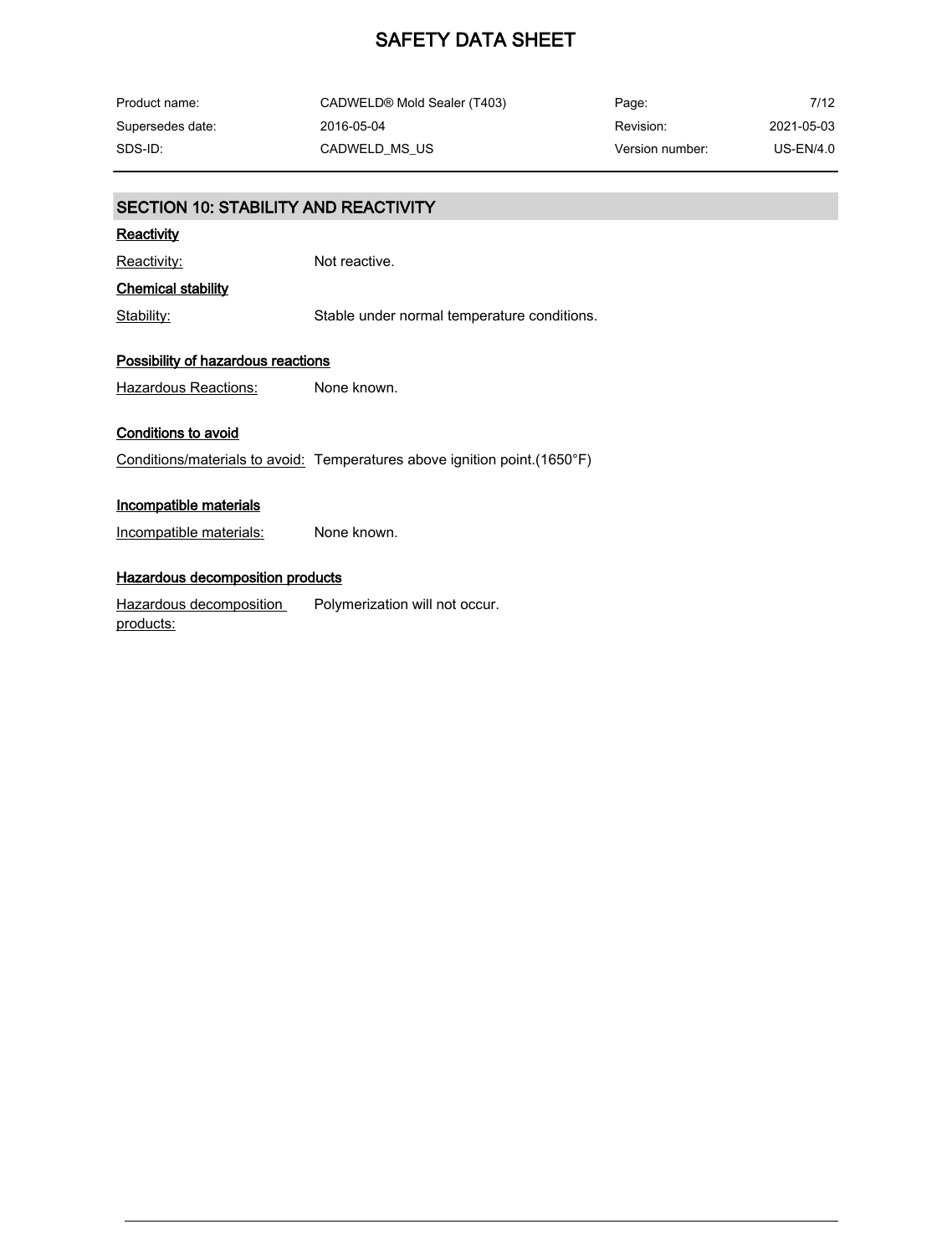| Product name:    | CADWELD® Mold Sealer (T403) | Page:           | 8/12        |
|------------------|-----------------------------|-----------------|-------------|
| Supersedes date: | 2016-05-04                  | Revision:       | 2021-05-03  |
| SDS-ID:          | CADWELD MS US               | Version number: | $US-EN/4.0$ |

### SECTION 11: TOXICOLOGICAL INFORMATION

### Information on toxicological effects

| Based on available data, the classification criteria are not met.                                |
|--------------------------------------------------------------------------------------------------|
| Based on available data, the classification criteria are not met.                                |
| Based on available data, the classification criteria are not met.                                |
| Based on available data, the classification criteria are not met.                                |
| Serious eye damage/irritation: Based on available data, the classification criteria are not met. |
| Based on available data, the classification criteria are not met.                                |
| Based on available data, the classification criteria are not met.                                |
| Based on available data, the classification criteria are not met.                                |
| Based on available data, the classification criteria are not met.                                |
| Based on available data, the classification criteria are not met.                                |
| Based on available data, the classification criteria are not met.                                |
| Based on available data, the classification criteria are not met.                                |
|                                                                                                  |

| Inhalation:                  | Dust may irritate throat and respiratory system and cause coughing.                                                                                                                                                                                                                                                                      |
|------------------------------|------------------------------------------------------------------------------------------------------------------------------------------------------------------------------------------------------------------------------------------------------------------------------------------------------------------------------------------|
| Skin contact:                | Prolonged contact may cause redness, irritation and dry skin.                                                                                                                                                                                                                                                                            |
| Eye contact:                 | May irritate and cause redness and pain.                                                                                                                                                                                                                                                                                                 |
| Ingestion:                   | Ingestion may cause severe irritation of the mouth, the esophagus and the<br>gastrointestinal tract.                                                                                                                                                                                                                                     |
| Specific effects:            | Frequent inhalation of dust over a long period of time increases the risk of<br>developing lung diseases. Contains small amounts of a substance which is<br>suspected to be harmful to the unborn child and to the reproduction capability.<br>(Borax)<br>This product contains no ingredient listed on the NTP, OSHA or IARC carcinogen |
|                              | lists.                                                                                                                                                                                                                                                                                                                                   |
| Information on other becards |                                                                                                                                                                                                                                                                                                                                          |

#### Information on other hazards

| <b>Endocrine disrupting</b> | The product does not contain any substance identified as having endocrine |
|-----------------------------|---------------------------------------------------------------------------|
| properties:                 | disrupting properties.                                                    |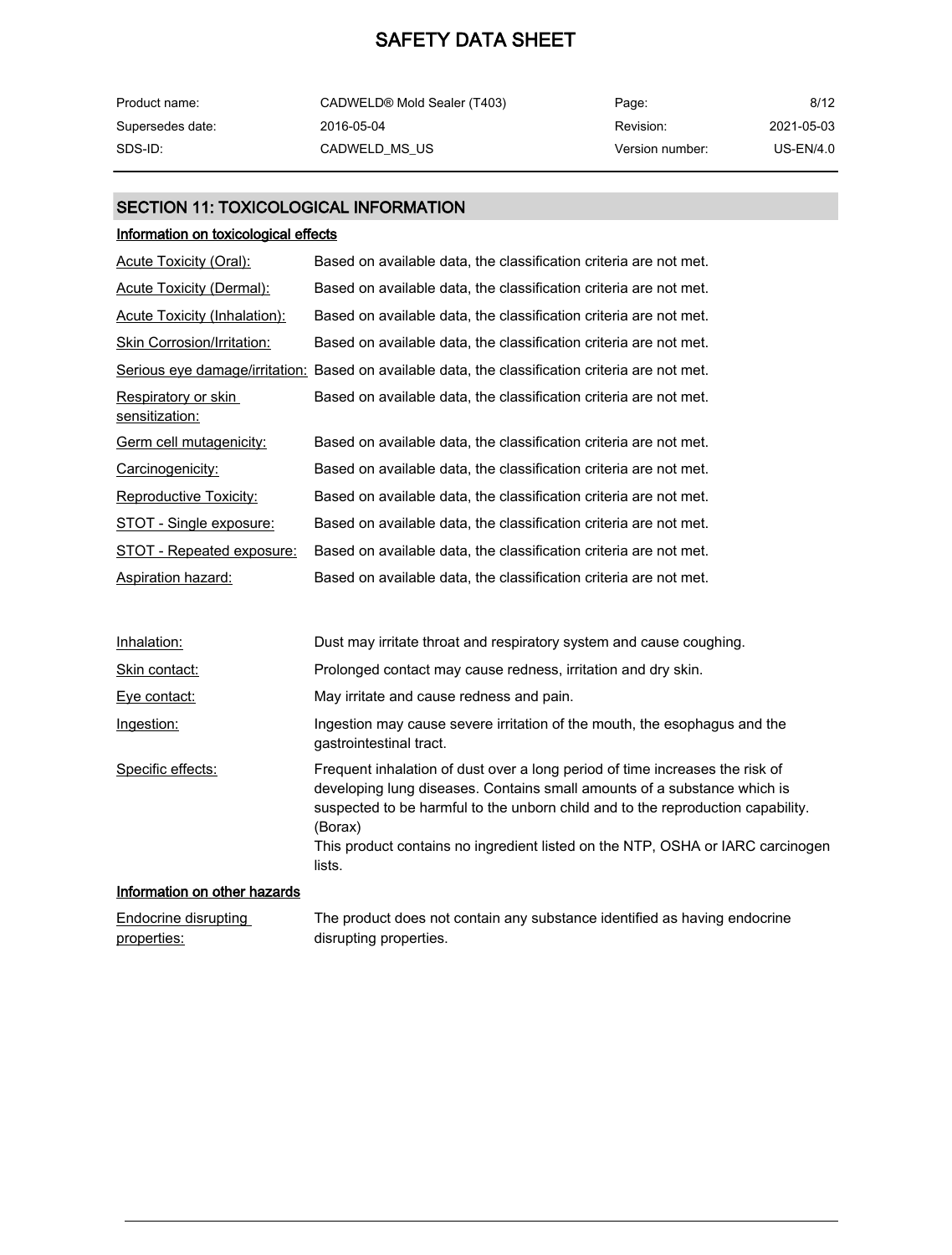| Product name:    | CADWELD® Mold Sealer (T403) | Page:           | 9/12        |
|------------------|-----------------------------|-----------------|-------------|
| Supersedes date: | 2016-05-04                  | Revision:       | 2021-05-03  |
| SDS-ID:          | CADWELD MS US               | Version number: | $US-EN/4.0$ |

| <b>SECTION 12: ECOLOGICAL INFORMATION</b>  |                                                                                                     |
|--------------------------------------------|-----------------------------------------------------------------------------------------------------|
| <u>Toxicity</u>                            |                                                                                                     |
| Ecotoxicity:                               | The environmental hazard of the product is considered to be limited.                                |
| Persistence and degradability              |                                                                                                     |
| Degradability:                             | The product is not biodegradable.                                                                   |
| <b>Bioaccumulative potential</b>           |                                                                                                     |
| Bioaccumulative potential:                 | No data available on bioaccumulation.                                                               |
| <u>Mobility in soil</u>                    |                                                                                                     |
| Mobility:                                  | The product is insoluble in water and will sediment in water systems.                               |
| <b>Results of PBT and vPvB assessment</b>  |                                                                                                     |
| PBT/vPvB:                                  | This product does not contain any PBT or vPvB substances.                                           |
| <b>Endocrine disrupting properties</b>     |                                                                                                     |
| <b>Endocrine disrupting</b><br>properties: | The product does not contain any substance identified as having endocrine<br>disrupting properties. |
| Other adverse effects                      |                                                                                                     |
| Other adverse effects:                     | None known.                                                                                         |
| <b>SECTION 13: DISPOSAL CONSIDERATIONS</b> |                                                                                                     |

### Waste treatment methods

Dispose of waste and residues in accordance with local authority requirements. Reacted/Used Product - can be disposed of as a non-hazardous waste.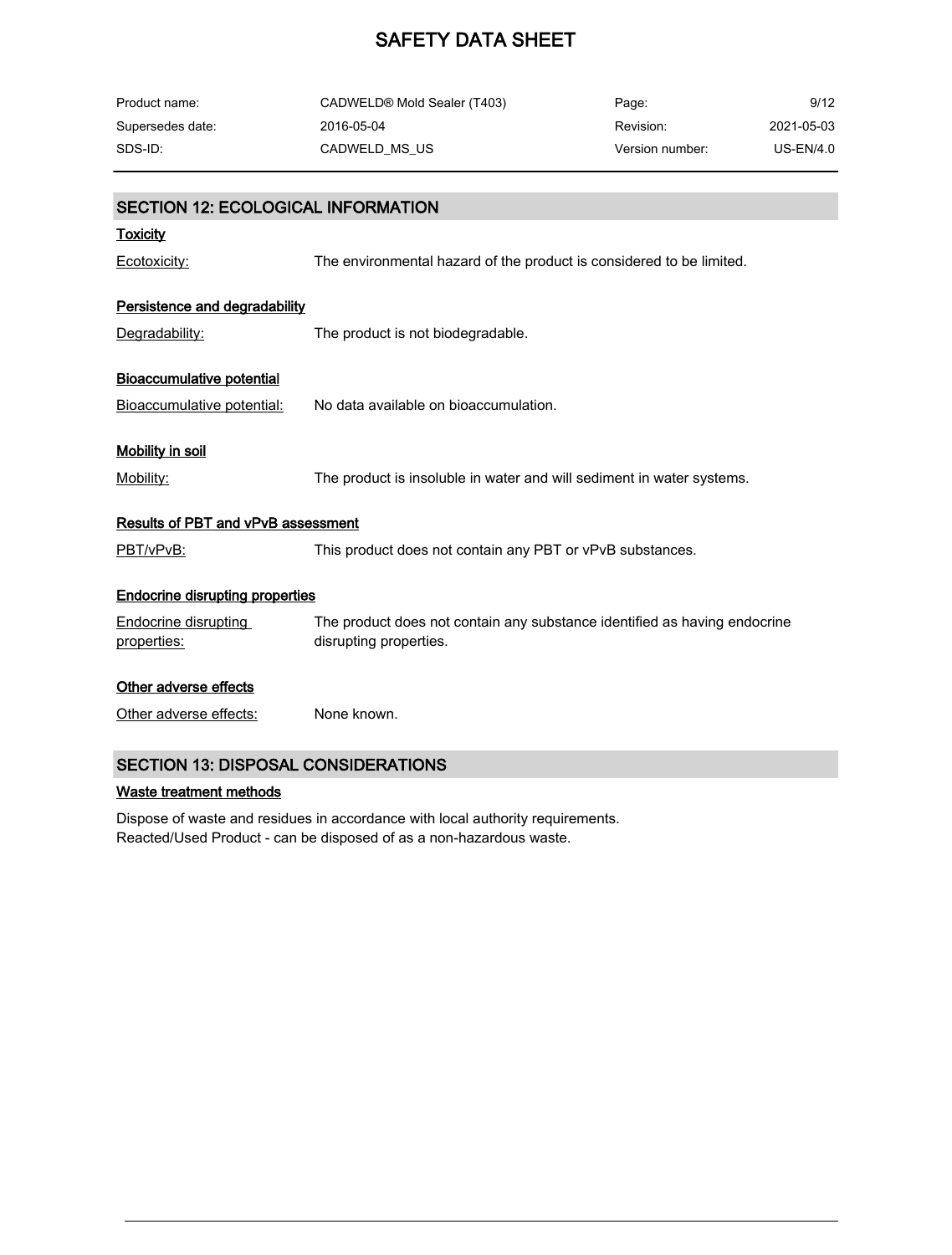| Product name:    | CADWELD® Mold Sealer (T403) | Page:           | 10/12       |
|------------------|-----------------------------|-----------------|-------------|
| Supersedes date: | 2016-05-04                  | Revision:       | 2021-05-03  |
| SDS-ID:          | CADWELD MS US               | Version number: | $US-EN/4.0$ |

### SECTION 14: TRANSPORT INFORMATION

The product is not covered by international regulation on the transport of dangerous goods (IMDG, IATA, DOT).

| UN number                                      |                                                                          |
|------------------------------------------------|--------------------------------------------------------------------------|
| UN-No:                                         |                                                                          |
| <u>UN proper shipping name</u>                 |                                                                          |
| <b>Proper Shipping Name:</b>                   |                                                                          |
| <b>Transport hazard class(es)</b>              |                                                                          |
| Class:                                         |                                                                          |
| Packing group                                  |                                                                          |
| PG:                                            |                                                                          |
| <b>Environmental hazards</b>                   |                                                                          |
| Marine pollutant:                              |                                                                          |
| <b>Environmentally Hazardous</b><br>substance: |                                                                          |
| <b>Special precautions for user</b>            |                                                                          |
| <b>Special precautions:</b>                    | Not relevant.                                                            |
|                                                | Transport in bulk according to Annex II of MARPOL 73/78 and the IBC Code |
| Transport in bulk:                             | Not relevant.                                                            |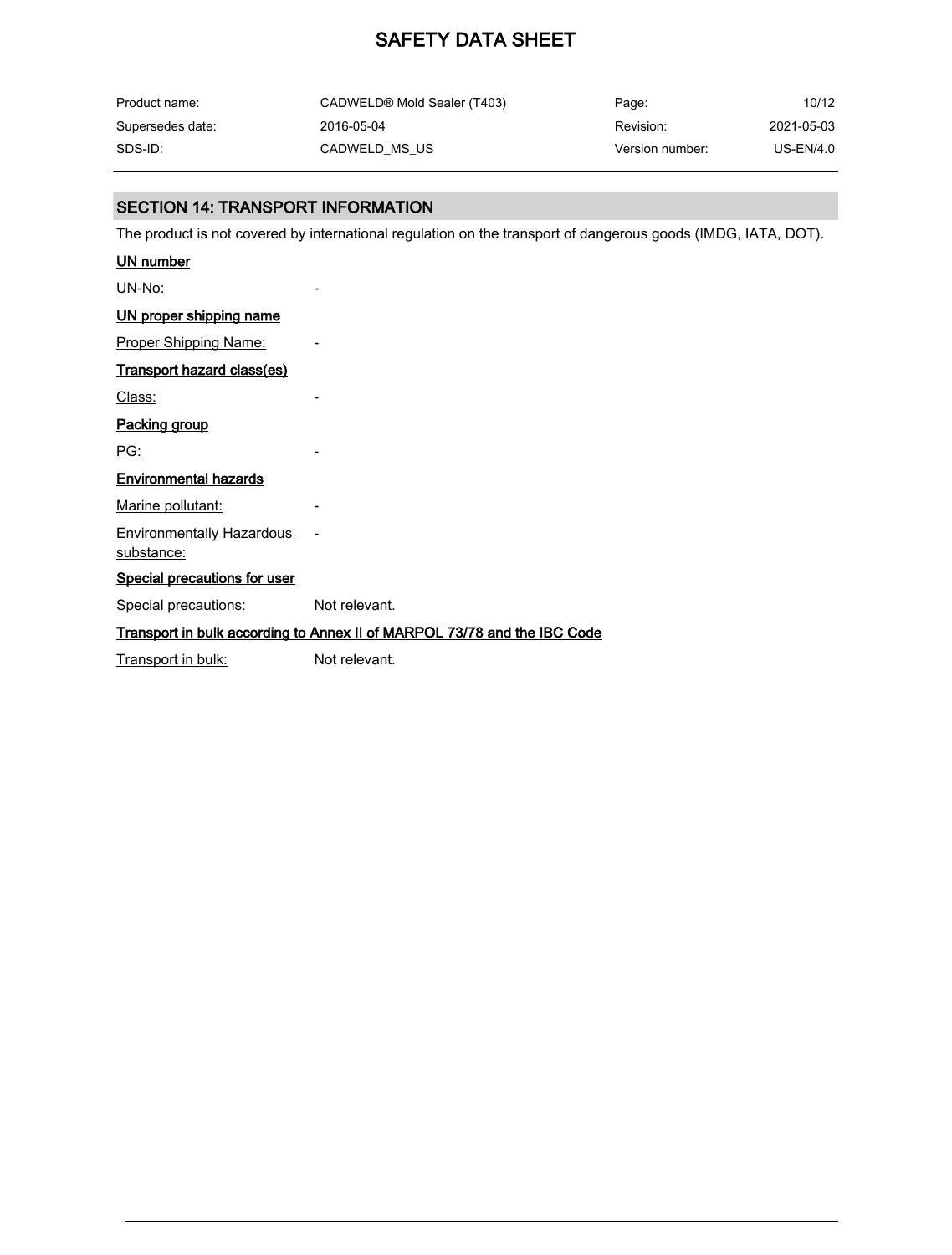| Product name:    | CADWELD® Mold Sealer (T403) | Page:           | 11/12       |
|------------------|-----------------------------|-----------------|-------------|
| Supersedes date: | 2016-05-04                  | Revision:       | 2021-05-03  |
| SDS-ID:          | CADWELD MS US               | Version number: | $US-EN/4.0$ |

### SECTION 15: REGULATORY INFORMATION

Safety, health and environmental regulations/legislation specific for the substance or mixture

| Special provisions:  | State and local regulation may apply.<br>TSCA: The ingredients of this product are on the TSCA Inventory.<br>SARA Section 302: No.<br>SARA Section 304: No.<br>SARA Section 313: No.                                                                                                                                                                                                                                                                                                                                                                                                                                                                                                                                                                                                                                                                                                                                                                                                         |
|----------------------|----------------------------------------------------------------------------------------------------------------------------------------------------------------------------------------------------------------------------------------------------------------------------------------------------------------------------------------------------------------------------------------------------------------------------------------------------------------------------------------------------------------------------------------------------------------------------------------------------------------------------------------------------------------------------------------------------------------------------------------------------------------------------------------------------------------------------------------------------------------------------------------------------------------------------------------------------------------------------------------------|
|                      | NFPA Rating: Health:1 Fire:0 Reactivity:0 Other:-                                                                                                                                                                                                                                                                                                                                                                                                                                                                                                                                                                                                                                                                                                                                                                                                                                                                                                                                            |
| National regulation: | The following lists have been checked:<br>The Code of Federal Regulation, Title 29, part 1910. Occupational Safety and<br>Health Standards, Hazard Communication, with amendments.<br>Threshold Limit Values (2020), ACGIH, by the American Conference on<br>Governmental Industrial Hygienists.<br>The Code of Federal Regulation, Title 29, part 1910. Occupational Safety and<br>Health Standards, Air contaminants (OSHA), with amendments.<br>NIOSH Pocket Guide to Chemical Hazards.<br>U.S. Department of health and human services: 2016 - Report on Carcinogens -<br>14th Edition.<br>The Code of Federal Regulation. Title 40, part 355.50. Emergency Planning and<br>Notification.<br>The Code of Federal Regulation. Title 40, part 372.65. Toxic Chemical Release<br>Reporting: Community Right to Know.<br>International Agency for Research on Cancer (IARC): IARC Monographs on the<br>Evaluation of Carcinogenic Risks to Humans. Lyon: IARC, World Health<br>Organization. |